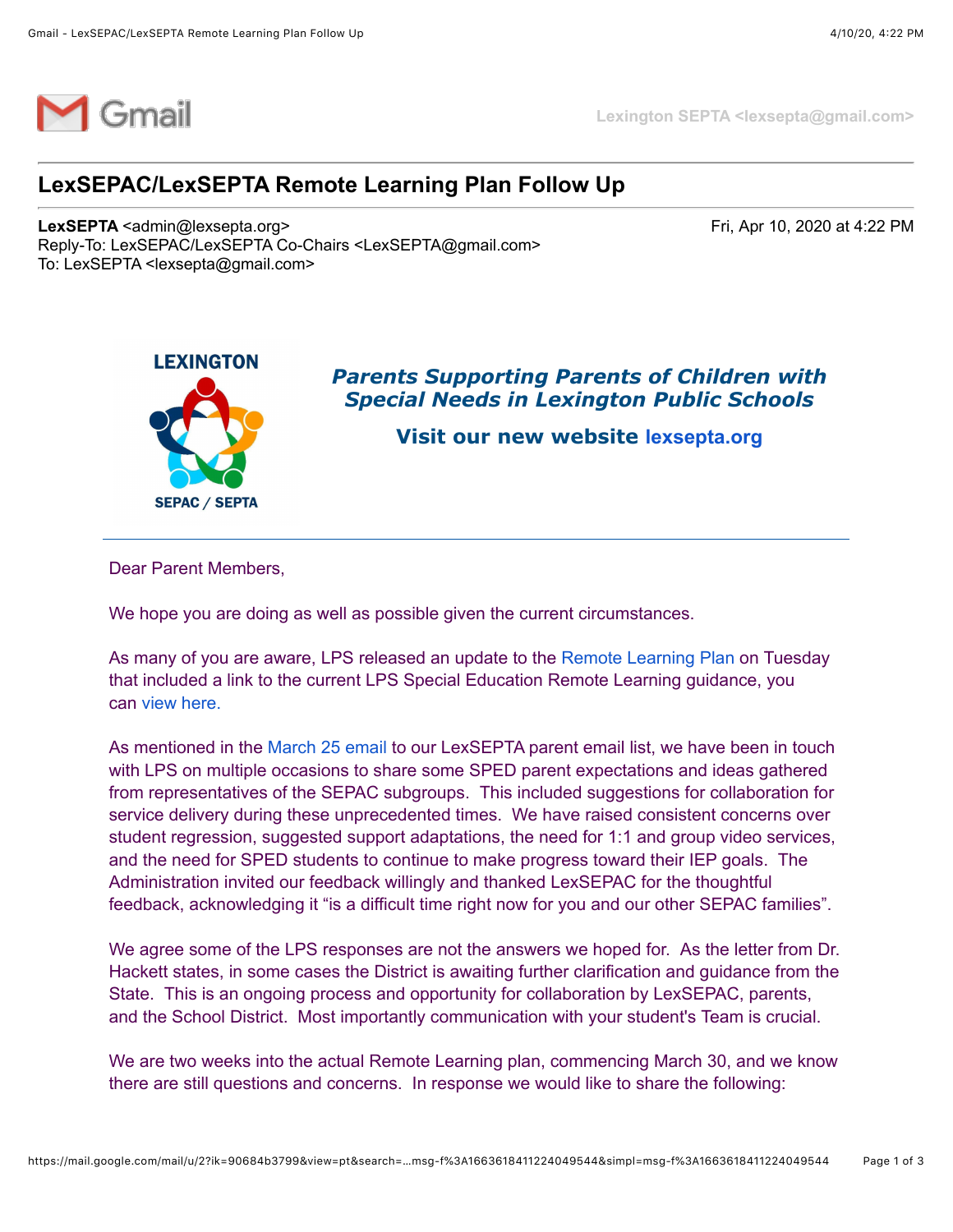## **By now someone from your child's team should've been in touch to discuss your IEP and what service delivery will look like for your child while school is not in session.**

- If this has not happened, please contact your ETS immediately. [Contact information](https://lexsepta.org/EmailTracker/LinkTracker.ashx?linkAndRecipientCode=tTvL0BoxTlfRtvmGRTQAZlnJ6lZGRRdpT0LMNtoXE56aO3SQAzYEj13rSZBHuAPFgN8TVbKXVHCf78tlaK6S4TuSlAecgzdS3RdFzMkQvDE%3d) can be found on [lexsepta.org](http://lexsepta.org/).
- Please copy your ETS on all correspondence with the school, they are the main point of contact for IEP related issues as per Ellen Sugita, Director of Special Education.
- Reach out to your special education liaison and ask for tools, resources or advice on how to use the services provided.

## **According to guidance set forth by MassPAC and the Federation for Children with Special Needs, we encourage you to accept and try the services that are currently being offered, taking the following into consideration:**

- Communicate with your Team about things that are or are not working. Work collaboratively and directly with your Team to improve service delivery. The more suggestions you can give, the easier it will be for your educators to provide more meaningful services for your child.
- [The Federation recommends keeping a log of how services are going. A template is](https://lexsepta.org/EmailTracker/LinkTracker.ashx?linkAndRecipientCode=fkv%2fzge%2b6Hg1gh9LLzVRCClT1jaUXoG7k9AVHxiUivMchQxY1zFJyER4mPXQEoAx%2bwwKYmLmK57PWfLJzkk2vdBncMEs6exiR1vJe6px9fo%3d) attached for your convenience.

Massachusetts' state law leaves the ultimate decision up to each individual School District to determine how they will move forward with remote learning. If you have feedback you wish to share about how the remote learning plan has been implemented or how services are delivered, we encourage you to communicate directly with the School Committee and the School Administration. We cannot stress how important it is for our school leaders to hear directly from families at this time. Their contact information is located below.

As advisors to the School Committee, we collect and present data to help support the School District's decision making. We will continue to listen to our parent members' concerns and share them with LPS as always. *Please note, LexSEPTA members represent only 10% of the Lexington population of children on IEPs or 504 plans, we can only communicate to members who join on our website.*

Thank you, Emma Harding & Patricia Jacotin LexSEPAC/LexSEPTA Co-Chairs

**Contact information for School Committee and LPS Administration: School Committee Liaisons**  Scott Bokun [sbokun@lexingtonma.org](mailto:sbokun@lexingtonma.org)